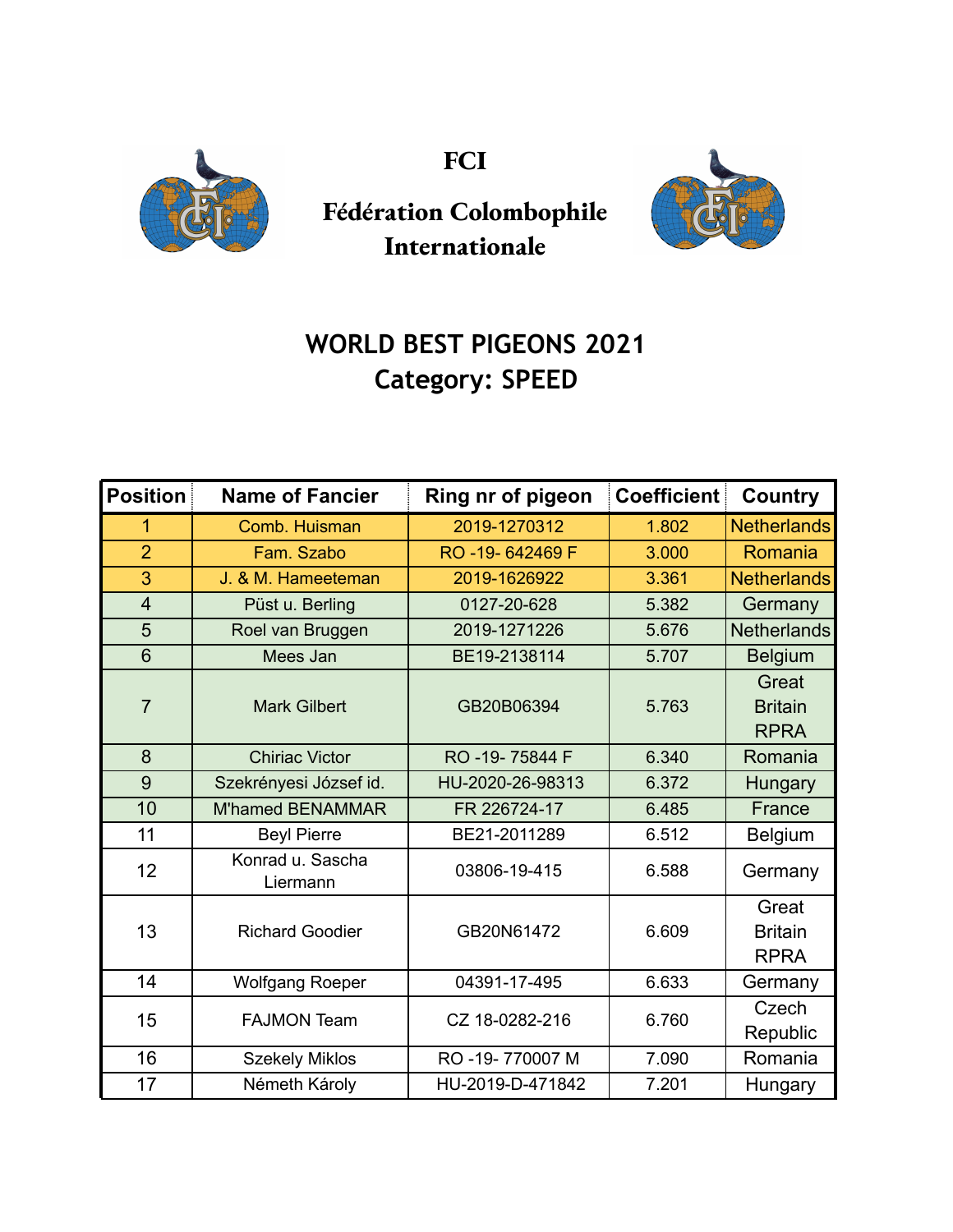| 18 | Tari Tibor                 | HU-2018-04-89003   | 7.492  | Hungary         |
|----|----------------------------|--------------------|--------|-----------------|
| 19 | S McDonough                | BE204186684        | 7.793  | Great           |
|    |                            |                    |        | <b>Britain</b>  |
|    |                            |                    |        | <b>RPRA</b>     |
| 20 | Asas do Oriente / Pedro    | 9069054/19         | 8.157  | Portugal        |
| 21 | Melrinitas Top Pigeons     | 8453459/18         | 8.551  | Portugal        |
| 22 | Brugmans Sabrina           | BE19-2084414       | 8.564  | Belgium         |
| 23 | <b>CAMPANINI e BIANCHI</b> | 13179/20           | 8.694  | Italy           |
| 24 | <b>TOUATI SACI</b>         | 160048/19/F        | 8.694  | Algeria         |
| 25 | José Novais Costa          | 8145820/18         | 9.512  | Portugal        |
| 26 | Ing. MOJZEŠ Jaroslav       | SK-2019-02602-199  | 9.546  | Slovakia        |
| 27 | Rami Al-Twalbah            | 001131/20/F        | 9.751  | Jordan          |
| 28 | <b>JAROŠ Rudolf</b>        | SK-2019-03402-166  | 9.794  | Slovakia        |
| 29 | JAROŠ Rudolf               | SK-2018-03402-1442 | 10.587 | Slovakia        |
| 30 | <b>MAZUCH Milan</b>        | CZ 18-0166-1117    | 10.910 | Czech           |
|    |                            |                    |        | Republic        |
| 31 | <b>FILIPI TEAM</b>         | CZ 17-072-691      | 11.160 | Czech           |
|    |                            |                    |        | Republic        |
| 32 | Drakulić Nikola            | 935224-18-SRB      | 11.609 | Serbia          |
| 33 | Alaa Rakan Al-Zaben        | 001700/19/M        | 14.789 | Jordan          |
| 34 | Rami Al-Twalbah            | 001132/20/F        | 15.386 | Jordan          |
| 35 | <b>Maxime RENAUD</b>       | FR 022494-19       | 15.626 | France          |
| 36 | Vasyl Bodnar               | 2235029-20         | 15.695 | <b>Ukraine</b>  |
| 37 | Boštjan Podjed             | 101-6604-19 Ž      | 16.00  | Slovenia        |
| 38 | Galyna Liubchenko          | 3506277-20         | 16.619 | <b>Ukraine</b>  |
| 39 | <b>Taras Baglay</b>        | 2414439-19         | 20.069 | <b>Ukraine</b>  |
| 40 | Sébastien CRESSIN          | FR 290001-19       | 20.655 | France          |
| 41 | Petronijević Predrag       | 111045-20-SRB      | 21.310 | Serbia          |
| 42 | Kovač Atila                | 122635-20-SRB      | 21.768 | Serbia          |
| 43 | Žegarac D&V&D&V            | CRO-14249/19       | 22.864 | Croatia         |
| 44 | ROGULSKY MARIUSZ           | 90297667/19        | 24.378 | Italy           |
| 45 | <b>TOUATI MED SACI</b>     | 123520/19/M        | 24.378 | Algeria         |
| 46 | <b>ILKO</b>                | BG 68459 - 19      | 24.960 | <b>Bulgaria</b> |
| 47 | Boštjan Podjed             | 101-6603-19 Ž      | 25.85  | Slovenia        |
| 48 | Miha Sovič                 | 107-6344-20 Ž      | 30.64  | Slovenia        |
| 49 | Radolović Petar            | CRO-12023/19       | 33.602 | Croatia         |
| 50 | Alexandre Peixoto          | CH 3746 - 20       | 37.09  | Switzerland     |
| 51 | Radolović Petar            | CRO-14039/20       | 39.195 | Croatia         |